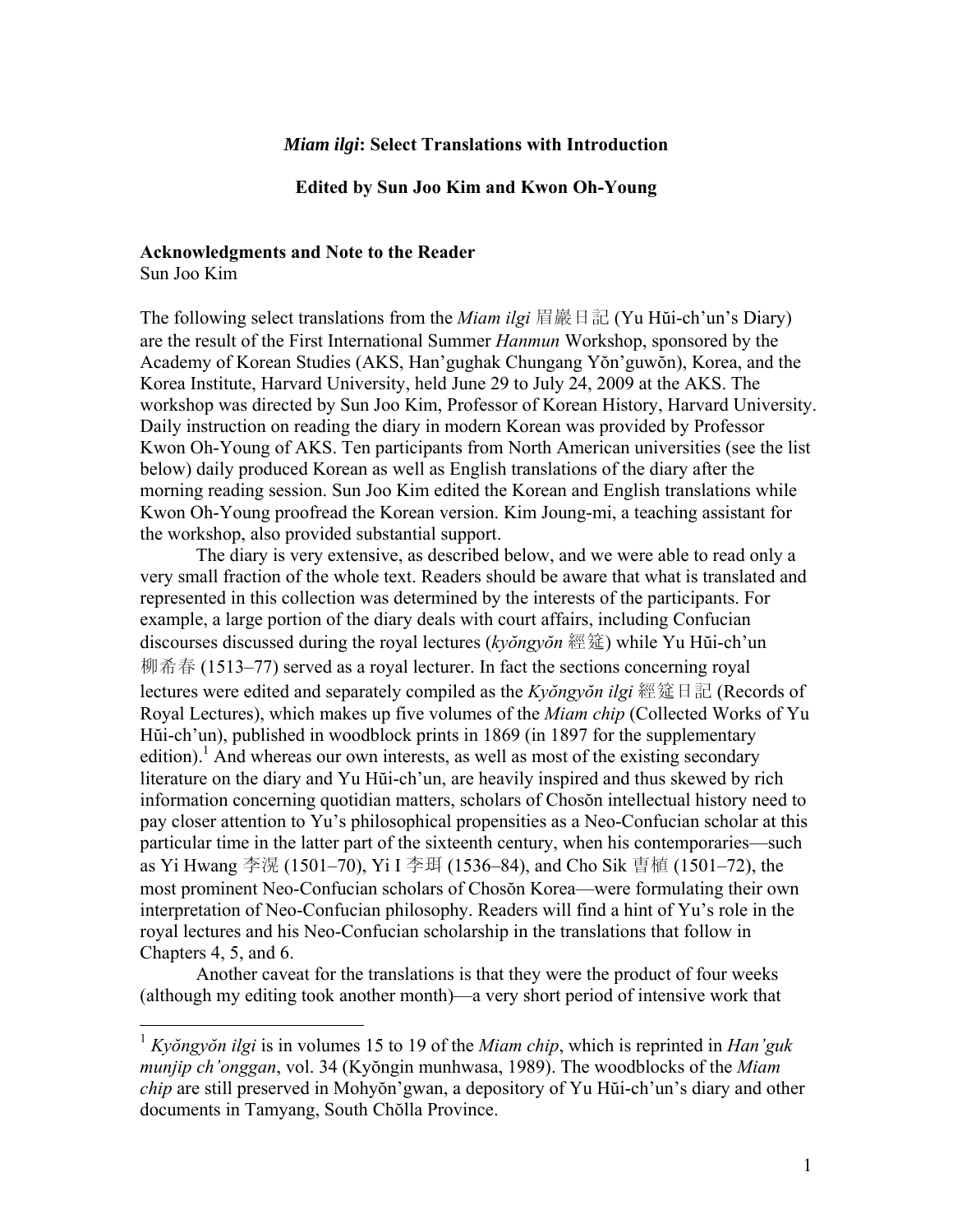cannot help but be incomplete. Although it would be ideal to spend much more time to polish the translations and to provide more thorough annotations and contextualization, that was not the original intention of the workshop. To make this translated text available to a wider audience, we take the risk of producing a rather unfinished work here. When you find gross mistakes in our translations, please inform me at: sjkim@fas.harvard.edu. I will do my best to correct and update them.

A few words are in order about the format of the text and the reference materials we used:

- Each entry, marked by a broken line, is composed of the original *hanmun* text, followed by the modern Korean translation and then the English translation.
- On-line reference materials and databases were very useful for locating required information quickly. For character dictionary and encyclopedic information, we often used such on-line databases as NATE *sajŏn* (NATE dictionary) at: http://alldic.nate.com/ and NAVER *sajŏn* (NAVER dictionary) at: http://dic.naver.com/. For biographical information, NATE *han'gughak* (NATE Korean studies) at: http://koreandb.nate.com/ was useful. To verify personal information and the records of civil service examination passers, we mostly relied on the *Han'guk yŏktae inmul chonghap chŏngbo sisŭt'em* (Integrated Information System for Historical Persons of Korea) at: http://people.aks.ac.kr/index.jsp, and Wagner & Song Munkwa Roster of the Chosŏn Dynasty through Korea A2Z at: http://www.dbmedia.co.kr/. We did not insert an individual footnote when the information was taken from these popular databases.
- It must also be noted that the comprehensive dictionaries provide much richer definition and usage of characters and phrases, whereas online dictionaries sometimes list only a well-known set of definitions for a character.

With great gratitude, I would like to acknowledge the full support of the AKS and its President Kim Jung-bae, Professor Han Hyong-Jo (Director), as well as Professor Choi Jin-Duk (former Director), Dr. Yi Ch'ang-il (Researcher), and Song Sang-hyŏng (Research Assistant) of the Kojŏnhak Yŏn'guso (Research Institute of Korean Classics) at the AKS, which housed the workshop. I would also like to thank Harvard's Korea Institute for partial financial support. I am grateful to general members of the Committee for Korean Studies (CKS) at the Association for Asian Studies (AAS), who showed enthusiastic support when I presented the idea of establishing a summer *hanmun* workshop at its general meeting in 2008.

In case anyone quotes these translated materials or uses any part of them for classes or other purposes, I cordially request that they be acknowledged as follows: "Sun Joo Kim and Kwon Oh-Young, editors. *Miam ilgi: Select Translations with Introductio*n. Translated by the participants of the First International Summer *Hanmun* Workshop,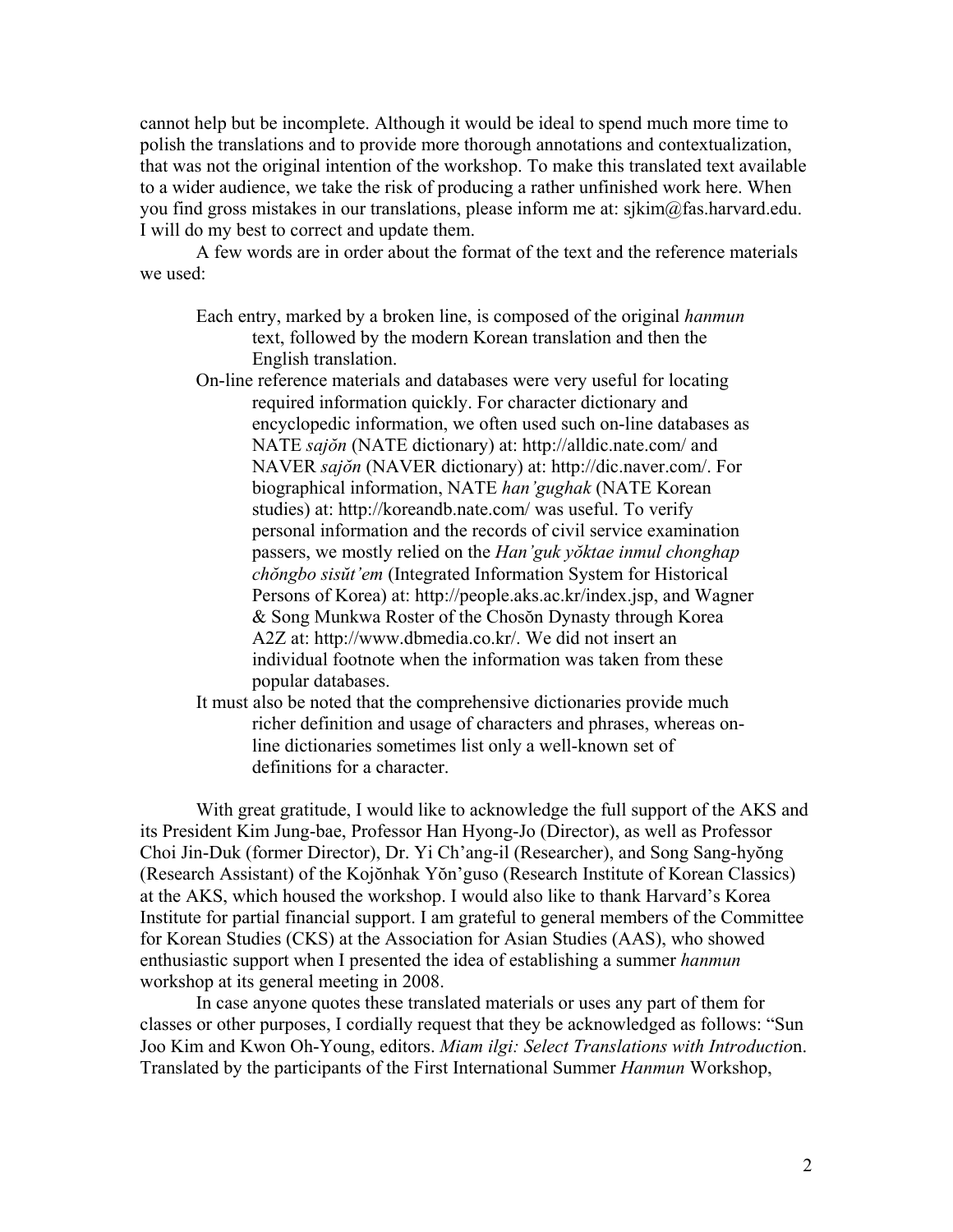sponsored by the Academy of Korean Studies and Harvard's Korea Institute (June 29 to July 24, 2009)."

Finally, here is the list of the extremely motivated, hard-working participants of the workshop:

Peter Wayne de Fremery (Harvard University) Helen Hwang (University of California–Los Angeles) Yeogeun Yonsue Kim (University of Toronto) Kyong-Mi Kwon (Harvard University) John Song Lee (Harvard University) Si Nae Park (University of British Columbia) Aeri Shin (Harvard University) Maya Stiller (University of California–Los Angeles) Sixiang Wang (Columbia University) W. Scott Wells (University of British Columbia)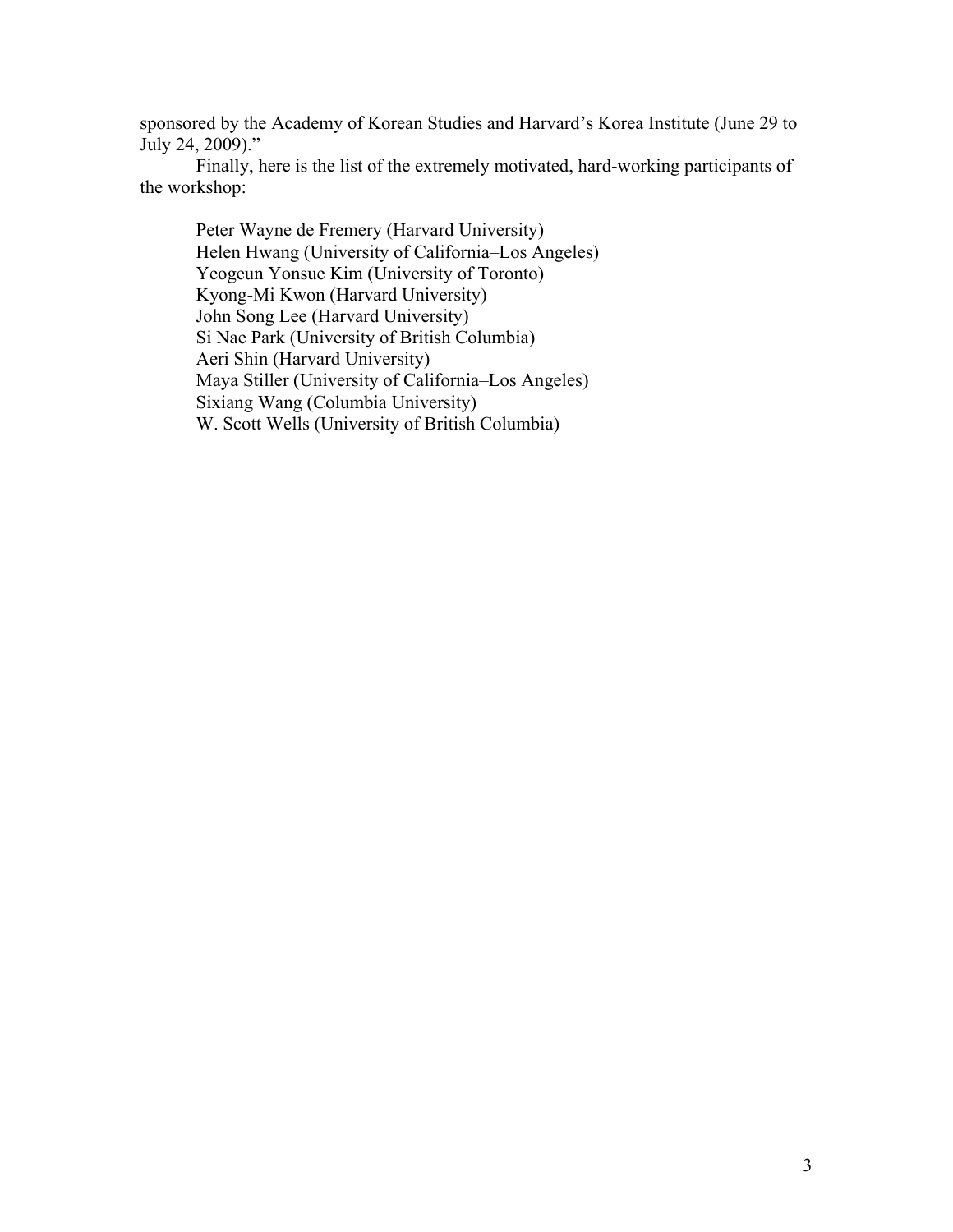# Contents

| Acknowledgments and Note to the Reader<br>Sun Joo Kim                              |    |
|------------------------------------------------------------------------------------|----|
| 1. Introduction: Yu Hui-ch'un and the <i>Miam ilgi</i><br>Sun Joo Kim              | 5  |
| 2. First Twelve Days of the Diary: <i>Miam ilgi</i> , from 1567/10/1 to 1567/10/12 | 13 |
| 3. Song Tŏkpong and Other People around Yu Hŭi-ch'un                               | 45 |
| 4. Society and Culture                                                             | 64 |
| 5. Geomancy and Other Folk Customs                                                 | 77 |
| 6. Illness and Medicine                                                            | 92 |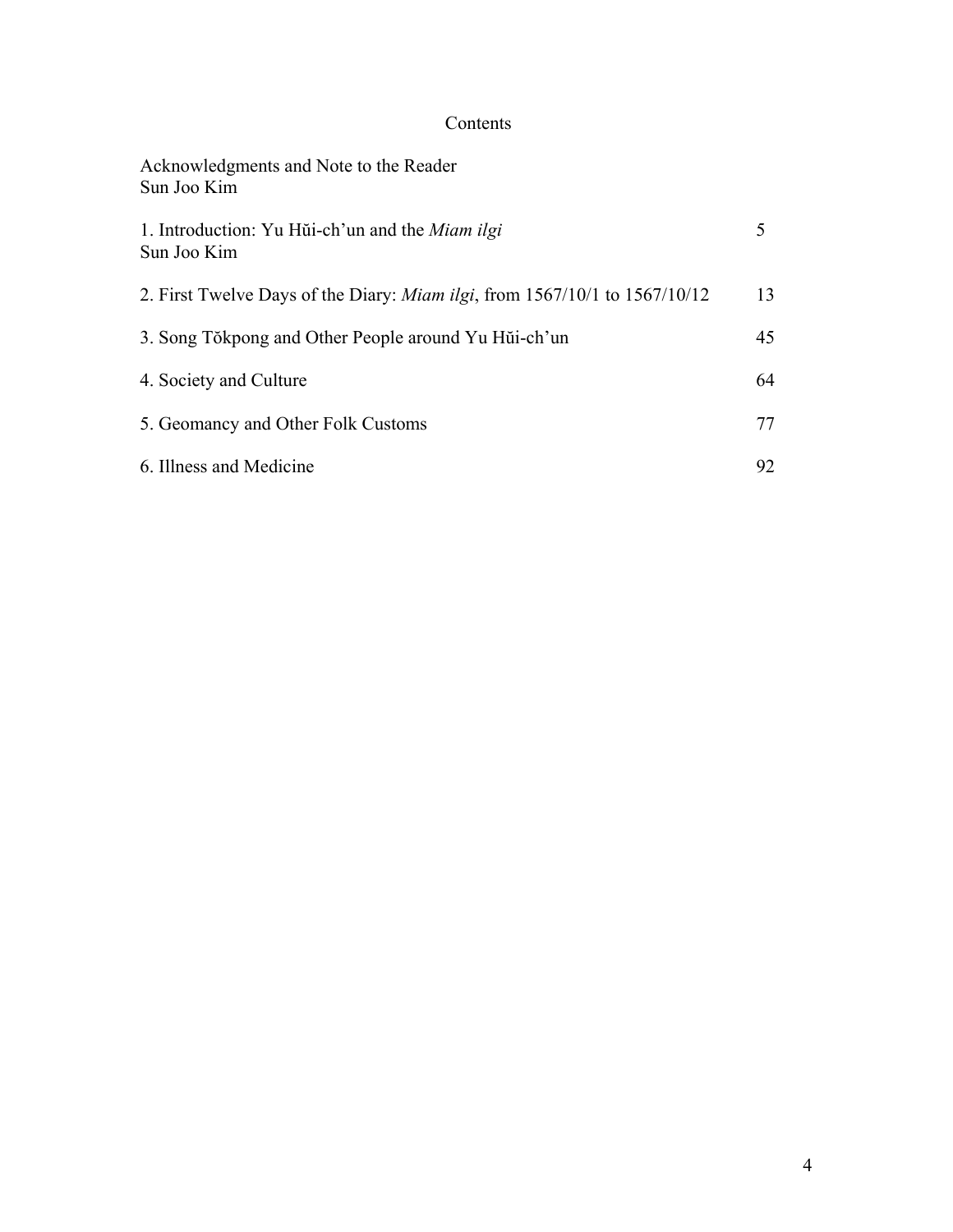## **1. Introduction: Yu Hŭi-ch'un and the** *Miam ilgi*

Sun Joo Kim

Yu Hŭi-ch'un was a man of the Sŏnsan 善山柳 Yu descent group, which claimed to be an offshoot of the larger Muhwa Yu 文化柳 lineage after Yu Hǔi-ch'un's remote ancestor Yu Po 柳甫 took Sŏnsan, his stipend village (*sigŭp* 食邑), as his clanseat during the Koryŏ period.<sup>2</sup> His courtesy name (*cha* 字) was Injung 仁仲 and pen name was Miam (Eyebrow Rock), after a rock that resembled an eyebrow on a hill behind his house. It is claimed that Yu's immediate ancestors held minor government posts<sup>3</sup> and passed the lower civil service examinations (*samasi* 司馬試),<sup>4</sup> but these claims could not be corroborated with other records. Yu's father Yu Kye-rin 柳桂隣 (1478–1528),<sup>5</sup> as a disciple of Kim Koeing-p'il 金宏弼 (1454–1504) and Ch'oe Po (or Ch'oe Pu) 崔溥  $(1454-1504)$ , was well versed in Neo-Confucian scholarship. Yet he apparently secluded himself from worldly affairs (maybe after seeing both his teachers as well as his own son become victims of the literati purges and court politics) and only involved himself in teaching local children. Until Yu Kye-rin's generation, therefore, the Yu family was one of those unknown, local elite families in southern Chŏlla Province.

Marriage ties with more prominent regional elite families seem to have played an important role in the success of Yu Hŭi-ch'un and subsequent rise of the Yu family. Yu Kye-rin married a daughter of his teacher Ch'oe Po and also moved from Sunch'ŏn to Haenam, his wife's hometown, because uxorilocal marriage was a popular practice at the time.<sup>7</sup> Ch'oe Po of the T'amjin (present-day Kangjin) Ch'oe descent group<sup>8</sup> passed the

 2 For this introduction, I relied heavily on Song Chae-yong, *Miam ilgi yŏn'gu* [Study of Yu Hŭi-ch'un's diary], (Seoul: Chei aen ssi, 2008), 53–67 and 81–104. Unless otherwise noted, all factual information is from Song's book.

<sup>&</sup>lt;sup>3</sup> According to the family genealogy published in 1930, Yu's great-great-grandfather Yu Mun-ho 柳文浩 had been sub-area commander of Kamp'o (Kamp'o Manho 甘浦萬戶).

<sup>&</sup>lt;sup>4</sup> According to the family genealogy, Yu's great-grandfather Yu Yang-su 柳陽秀 (1405– 82) as well as his grandfather Yu Kong-jun 柳公濬 (1448–1500) were literary licentiate degree-holders (*chinsa* 進士). Their names are not found in the on-line *sama pangmok* (lower civil service examinations roster).

<sup>5</sup> More information on Yu Kye-rin is found in Chapter 3, in the *Sŏngŭn sŏnsaeng kalŭm* (Tomb inscription on back of Master Sŏngŭn's headstone), which appears in *Miam ilgi ch'o*, 3: 224–25. All entries of *Miam ilgi* in this manuscript are from Yu Hŭi-ch'un, *Miam ilgi ch'o* [Yu Hŭi-ch'un's Diary], 5 vols., edited by Chosŏnsa p'yŏnsuhoe (Keijô: Chôsen sôdokufu, 1936–38).

<sup>6</sup> More information on Yu's mother, Madam Ch'oe, is in Chapter 3, in the *Chŏng puin Ch'oe ssi kalŭm* (Tomb inscription on the back of Lady of Virtue Ch'oe's headstone), which appears in *Miam ilgi ch'o*, 3: 226.

<sup>&</sup>lt;sup>7</sup> For uxorilocal marriage practices in the Chosŏn dynasty at least until the late seventeenth century, see Mark A. Peterson, *Korean Adoption and Inheritance: Case Studies in the Creation of a Classic Confucian Society* (Ithaca, NY: Cornell University Press, 1996); Martina Deuchler, *The Confucian Transformation of Korea: A Study of*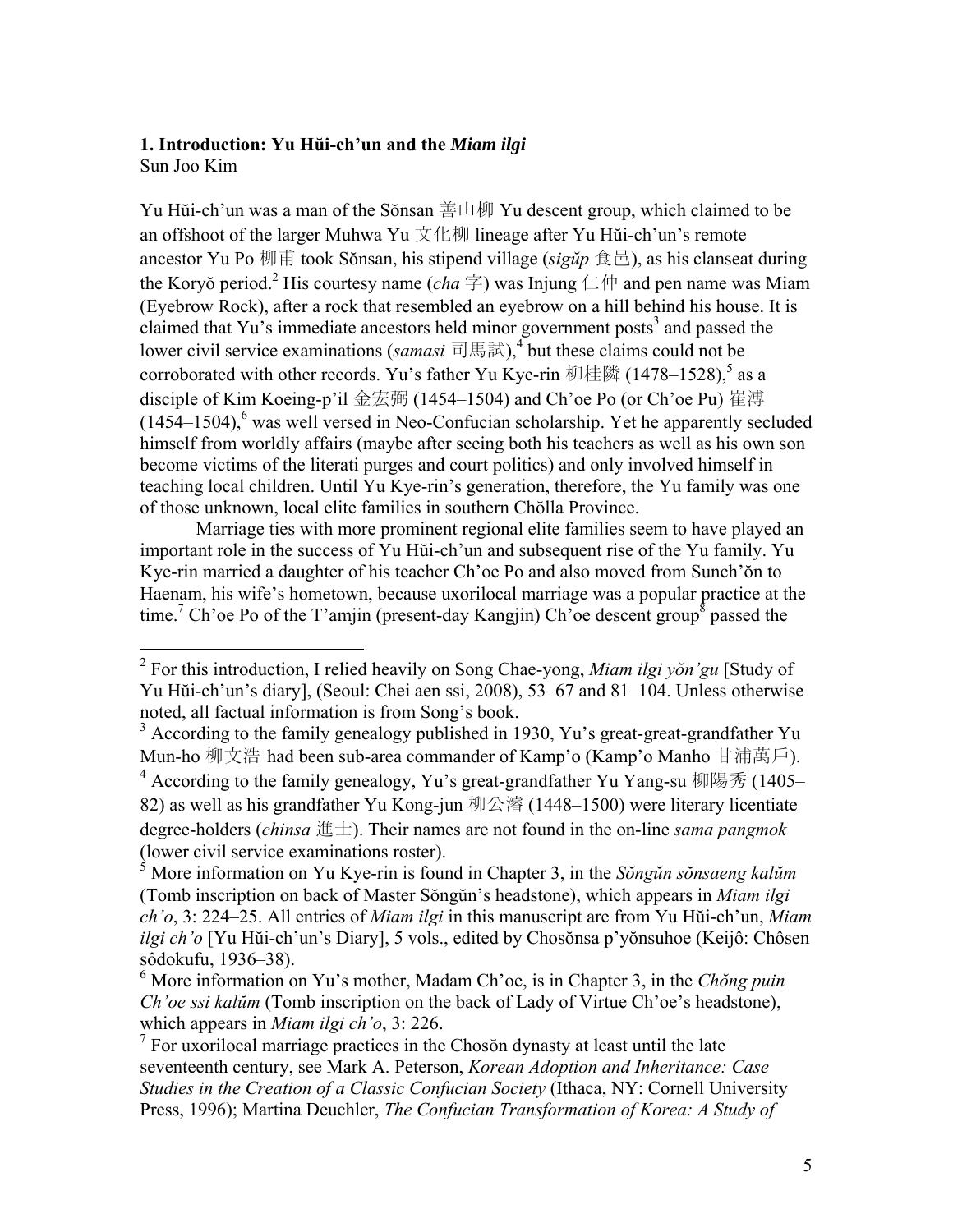higher civil service examination (*munkwa* 文科) in 1482 and was appointed to numerous important posts in the central court. He was demoted because of his memorial criticizing wrongdoing of King Yŏngsan-gun (r. 1494–1506), and banished to Tanch'ŏn at the time of the 1498 literati purge (*muo sahwa* 戊午士禍) because he had a copy of the collected works of Kim Chŏng-jik 金宗直 (1431–92), whose essay criticizing King Sejo's usurpation had led to the 1498 purge itself. Eventually, he was forced to take his own life by drinking poison during the 1504 literati purge (*kapcha sahwa* 甲子士禍).<sup>9</sup> This rather tragic career, and the fact that he was one of the disciples of Kim Chong-jik, along with his own scholarship ironically brought Ch'oe recognition as a leading scholar and official from Chŏlla Province. Ch'oe is best known for his *P'yohaerok* 漂海錄 (Record of Drifting across the Sea), which recorded what he saw and learned in China after being shipwrecked there in 1487. Later, in 1569, Yu Hŭi-ch'un facilitated the publication of the *P'yohaerok* and wrote its postscript.10 Ch'oe Po himself did not have a son, but two daughters. The first daughter married Na Chil 羅晊 of the Naju Na 羅州羅 family, whose son Na Sa-sŏn 羅士愃 passed the *munkwa* in 1534 and whose two brothers, Na Ch'ang 羅昶 and Na Yo 羅曜, had passed the *munkwa* in 1510 and 1513, respectively. Two grandsons from his second daughter, Yu Sŏng-ch'un 柳成春 (1495–1522) and Yu Hŭich'un, also passed the *munkwa*, though long after his death. Ch'oe was apparently wealthy, and his land and slaves, the two most important forms of wealth at the time, must have been inherited by his two daughters.<sup>11</sup> It may not too much to say that his scholarly as well as material resources sowed seeds for the success of his grandchildren.

Yu's older and only brother, Yu Sŏng-ch'un, also found a marriage partner from a rising regional elite family, the daughter of Kim Sung-jo 金崇祖 of the Kwangsan Kim 光山金 descent group residing in Naju, a *munkwa* graduate of 1495. Kim's son Kim Ki 金紀 (1500–63) passed the *munkwa* in 1519, a few years after Yu Sŏng-ch'un did in 1514. Yu Sŏng-ch'un held a number of prestigious posts at court, yet he was implicated in the

 $\overline{a}$ 

*Society and Ideology* (Cambridge, MA: Harvard University Press, 1992); and Yi Sugŏn, *Yŏngnam hakp'a ŭi hyŏngsŏng kwa chŏn'gae* [The Formation and Development of the Yŏngnam School], (Seoul: Ilchogak, 1995).

<sup>&</sup>lt;sup>8</sup> Members of the T'amjin Ch'oe descent group resided in Kangjin, Chŏlla Province, for generations. Ch'oe Po's father Ch'oe T'aek 崔澤, however, moved to Naju after getting married to the family of Yŏyang Chin 驪陽陳. The family moved again to Haenam because Ch'oe Po married a daughter of Chŏng Kwi-gam 鄭貴瑊 of Haenam Chŏng 海南鄭 in 1470.

<sup>9</sup> For the four literati purges in the early Chosŏn period, see Edward Willet Wagner, *The Literati Purges: Political Conflict in Early Yi Korea* (Cambridge. MA: East Asian Research Center and Harvard University Press, 1974).<br><sup>10</sup> See Chapter 3 for a translation of the postscript to the *P'yohaerok*.

<sup>&</sup>lt;sup>11</sup> For the equal inheritance practice among siblings in the Chosŏn dynasty until the seventeenth century, see Mark A. Peterson, *Korean Adoption and Inheritance*; Martina Deuchler, *The Confucian Transformation of Korea*; and Yi Sugŏn, *Yŏngnam hakp'a ŭi hyŏngsŏng kwa chŏn'gae*.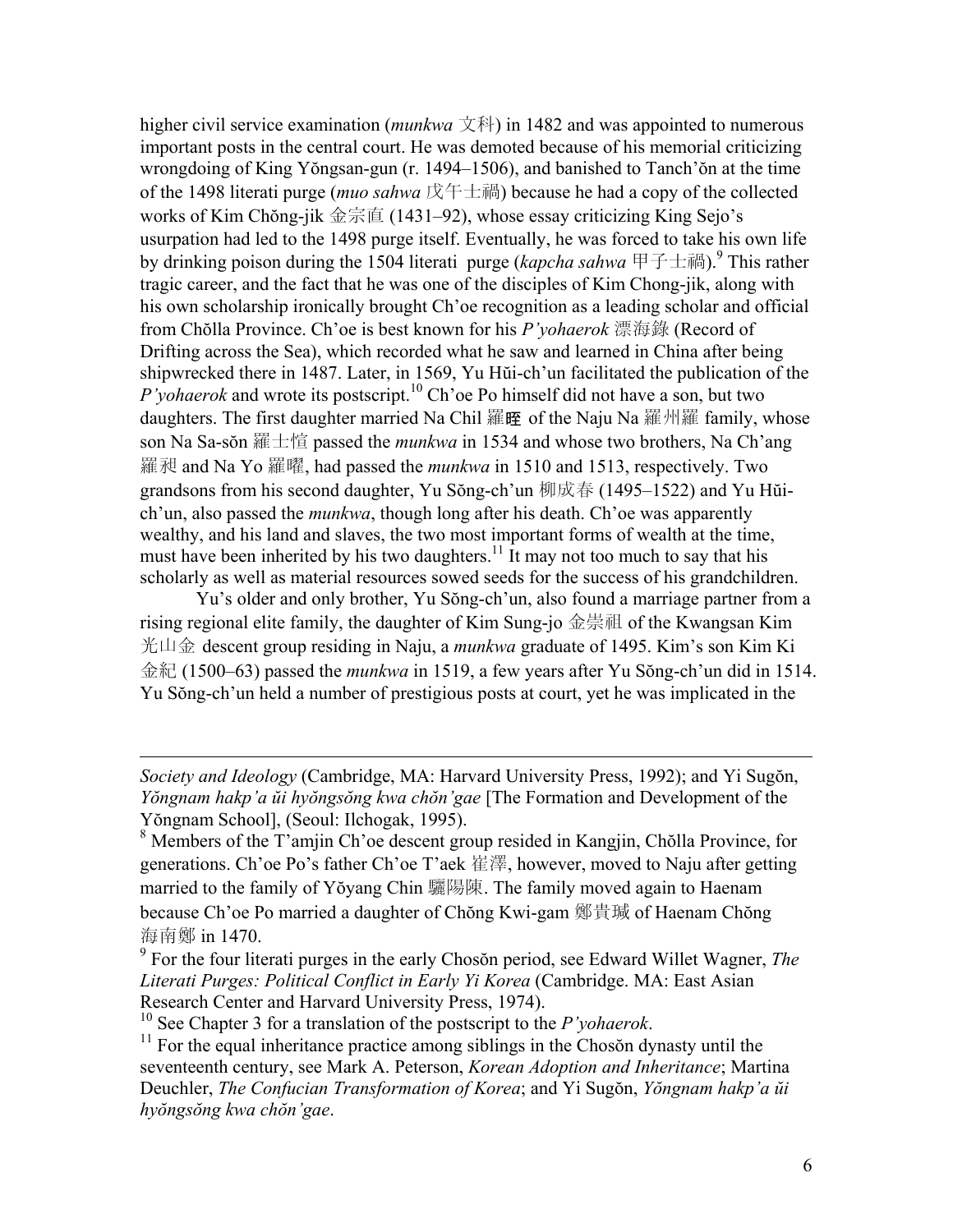purge of 1519 (*kimyo sahwa* 己卯士禍) and banished to Kŭmnŭng. He was soon freed from exile but died in 1521, at the age of twenty-eight, while living in Haenam.

In 1536 Yu Hŭi-ch'un himself married a daughter of Song Chun 宋駿 of the Hongju Song 洪州宋 descent group from Tamyang, Chŏlla Province. Song Chun, supposedly a classics licentiate (*saengwŏn* 生員), was distinguished neither in scholarship nor in terms of an official career. Yet his wife's father—thus Yu's wife's maternal grandfather, Yi In-hyŏng 李仁亨 (1436–1504) of Haman Yi 咸安李—who held the post of inspector-general of the Office of Inspector-General (Taesahŏn 大司憲), was one of the most influential, upright scholar-officials of the time. During the 1498 literati purge, Yi was posthumously punished because he had been one of Kim Chong-jik's disciples. In conclusion, Yu's paternal and maternal as well as his wife's larger families were locally based yet inherited the scholarly and moral legacy of righteous Confucian scholar-officials, who were persecuted during those tumultuous years of literati purges during the reigns of King Yŏnsan-gun (r. 1494–1506) and Chungjong (r. 1506–44).

Yu Hŭi-ch'un was born in Haenam, Chŏlla Province, in 1513. He was apparently very brilliant from a young age. He first studied under his own father, who, however, passed away when he was sixteen years old. He learned poems by Han Yu 韓愈 (768– 824) from Chŏng Cha-hwa 鄭自和.<sup>12</sup> He then studied under Ch'oe San-du 崔山斗 (1483–1536) and under Kim An-guk 金安國 (1478–1543).<sup>13</sup> Both Ch'oe San-du and Kim An-guk (victims of the 1519 purge), as well as Yu's father Yu Kye-rin, were disciples of Kim Koeng-p'il, who had learned from Kim Chong-jik. Because Yu's maternal grandfather Ch'oe Po was also a disciple of Kim Chong-jik, Yu succeeded to the scholarship of Kim Chong-jik and Kim Koeng-p'il through his father as well as his maternal grandfather.<sup>14</sup>

Yu became a *saengwŏn* in 1537 and earned the *munkwa* degree in 1538. In 1542, he taught King Injong (r. 1544–45) when he was the Crown Prince, as fifth tutor of the Crown Prince Tutorial Office (Sigangwŏn Sŏlsŏ 侍講院 設書), serving with his own teacher, Kim An-guk. In 1544, while he was serving as sixth counselor of the Office of the Special Counselors (Such'an 修撰), he submitted his resignation to return home to take care of his aged mother. The king then appointed him magistrate of Mujang, near his home district. In 1545, he received the central court appointment of fourth censor of the Office of Censor-General (Chŏngŏn 正言).

 $\overline{a}$ 

<sup>12</sup> See the entry for 1567/12/17 (*Miam ilgi ch'o*, 1:73–74). All lunar calendar dates in this work appear as year/month/day, and thus 1567/12/17 is the seventeenth day of the twelfth lunar month in 1567.

<sup>&</sup>lt;sup>13</sup> There are many entries concerning Kim An-guk in Yu's diary. For examples, see 1567/10/26 (*Miam ilgi ch'o*, 1:27–28), 1573/9/12 (4:99–100), 1574/1/14 (4:231–32), 1574/6/9 (4: 400–402), and 1574/6/24 (4:425–26).

<sup>&</sup>lt;sup>14</sup> For more discussion on Yu's scholarship, see Chong Chae-hun, "Miam Yu Hui-ch'un's saengae wa hangmun" [Life and scholarship of Yu Hŭi-ch'un], *Nammyŏnghak yŏn'gu* 3 (1993): 69–77; Song Chae-yong, *Miam ilgi yŏn'gu*, 171–233; and Chŏng Ho-hun, "Miam Yu Hŭi-ch'un ŭi hangmun hwaltong kwa 'chihyŏn suji'" [Yu Hŭi-ch'un's scholarship and 'Administrative manual for magistrates'], *Han'guk sasangsa hak* 29 (2007): 39–71.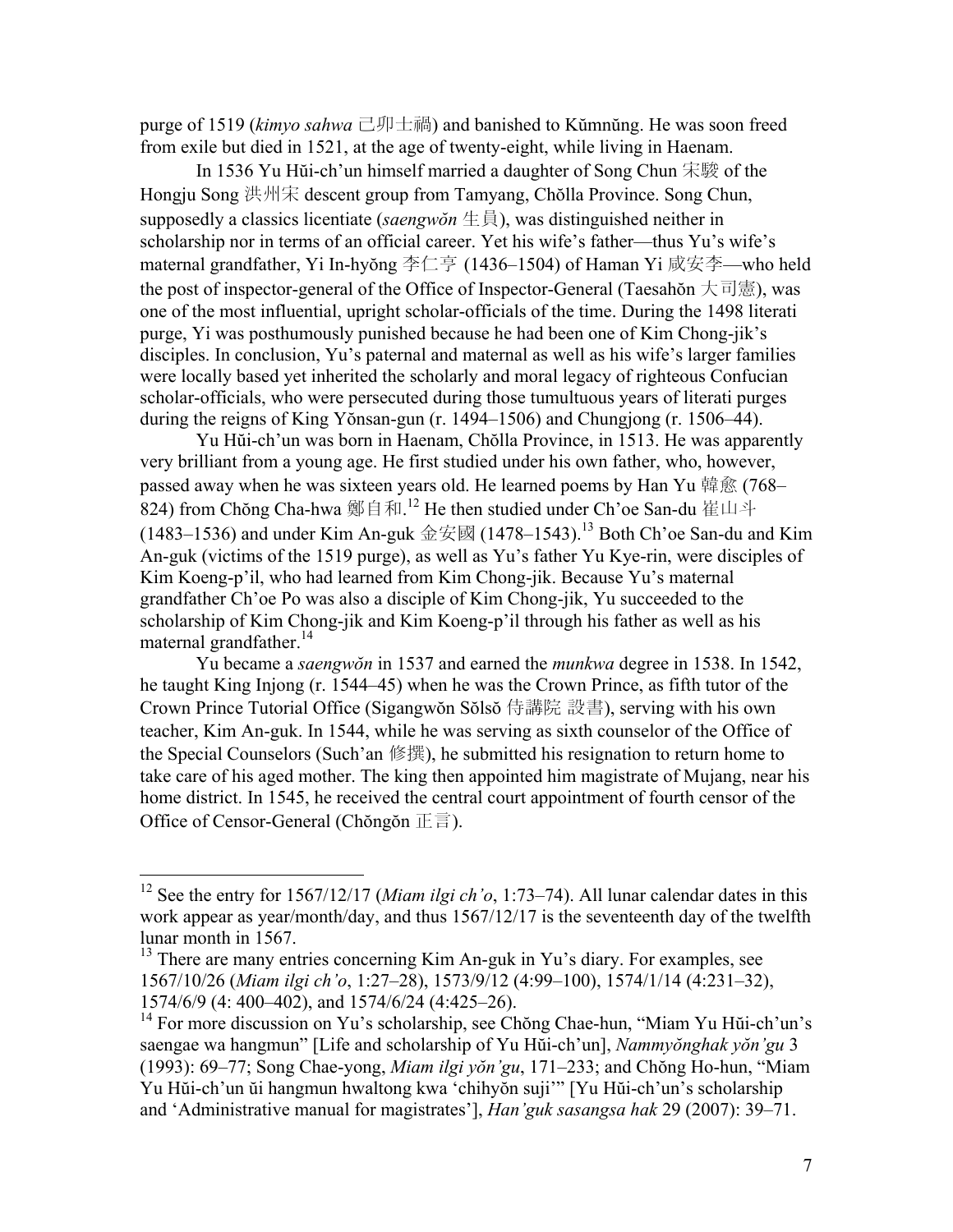After King Injong's very short reign, a young king Myŏngjong (r. 1545–67) ascended to the throne, which opened up the rule by Queen Munjŏng (King Chungjong's primary wife and King Myŏngjong's mother) behind the screen for eight years and the rise of the Little Yun (Soyun 小尹) group led by Yun Wŏn-hyŏng 尹元衡 (?–1565), Queen Munjŏng's brother. On the secret order of Queen Munjŏng, Yun Wŏn-hyŏng and his group initiated the literati purge of 1545 (*ŭlsa sahwa* 乙巳士禍) in order to persecute their opponents in the Great Yun (Taeyun  $\pm \pm 1$ ) group led by Yun Im  $\pm \pm 1$  (1477–1545). the former king Injong's maternal uncle. As a censorial official, Yu was critical of the purge. In the ninth lunar month of 1547, the Little Yun group concocted the incident of hanging seditious letters at Yangjae Post Station (Yangjae-*yŏk pyŏksŏ sagŏn* 良才驛壁書事件), which condemned Queen Munjŏng and her associates, in order to wipe out officials sympathetic to those who had been purged in 1545. Yu was one of the victims and was thus banished, first to Cheju Island and then to Chongsŏng in Hamgyŏng Province.

There is not much information on Yu's life during his nineteen years of exile in Chongsŏng. He seems to have immersed himself in studying Neo-Confucianism and also taught local students and composed many poems, most of which have unfortunately been lost. Kim In-hu 金麟厚 (1510–60), a Neo-Confucian scholar from Changsŏng, Chŏlla Province, who was also a disciple of Kim An-guk, and a close friend and an in-law of Yu, since Yu's son Yu Kyŏng-ryŏm 柳景濂 took a daughter of Kim as his wife, sent letters and poems to Yu during Yu's exile. In 1565, Queen Munjŏng passed away, discussions about reinstating those purged in 1545 and 1547 took place at court, and Yu was removed to Ŭnjin in Ch'ungch'ŏng Province, closer to Seoul as well as to his home in Chŏlla Province. When King Sŏnjo (r. 1567–1608) was enthroned, Yu was finally freed, on the twelfth day of the tenth lunar month of 1567.

Yu then was immediately appointed lecturer of the Royal Academy (Chikkang 直講), followed by fourth counselor of the Office of Special Counselors (Ŭnggyo 應敎), fifth counselor of the Office of Special Counselors (Kyori 校理), third inspector of the Office of the Inspector-General (Changnyŏng 掌令), second inspector of the Office of the Inspector-General(Chibŭi 執義), headmaster of the Royal Academy (Taesasŏng 大司成), first counselor of the Office of Special Counselors (Pujehak 副提學), and provincial governor (Kwanch'alsa 觀察使) of Chŏlla Province. In 1575, he served as second minister of (Ch'amp'an 參判) of the Ministry of Rites (Yejo 禮曹) and the Ministry of Works (Kongjo 工曹). When he finally resigned his post, he was second minister of the Ministry of Personnel (Yijo 吏曹).<sup>15</sup>

In the early years of King Sŏnjo's reign, Yu lectured on the Confucian classics and history as a lecturer at the royal lecture (Kyŏngyŏn'gwan 經筵官), along with other famous scholar-officials of the time, such as Yi I, Yu Sŏng-ryong 柳成龍 (1542–1607), Yi San-hae 李山海 (1539–1609), Ki Tae-sŭng 奇大升 (1527–72), and No Su-sin 盧守愼

 $\overline{a}$ 

<sup>&</sup>lt;sup>15</sup> For a thorough examination of Yu's official career, see Yi Sŏng-im, "16 segi Chosŏn yangban kwallyo ŭi sahwan kwa kŭe ttarŭn suip—Yu Hŭi-ch'un ŭi Miam ilgi rŭl chungsimŭro" [Official career of a yangban bureaucrat in sixteenth-century Chosŏn and his income—focused on Yu Hŭi-ch'un's *Miam ilgi*], *Yŏksa hakpo* 145 (1995): 91–146.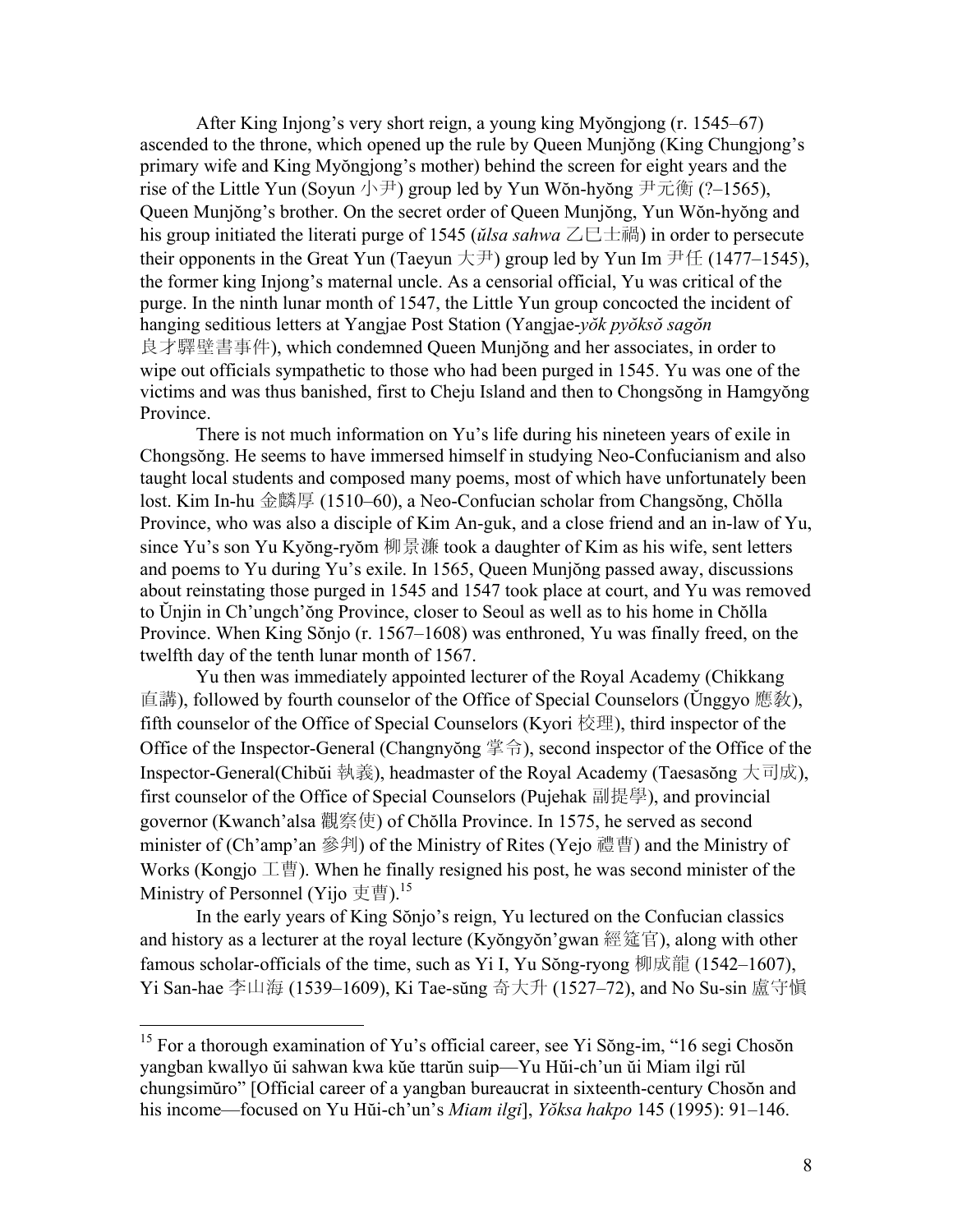(1515–90). Yu was also well acquainted with Yi Hwang and showed great respect for Yi's scholarship.<sup>16</sup> Yu was broadly informed and well versed in the Confucian classics and histories.<sup>17</sup> In particular, he honored Zhu Xi as a "sage" (*songin*  $\mathbb{E}(\lambda)$ , and put great efforts into interpreting and disseminating the Learning of Zhu Xi (Chujahak 朱子學).<sup>18</sup> He was also concerned about various state affairs, including local administration, and offered his views on instituting the community compact (*hyangyak* 鄕約), reforming the tribute tax system, and other topics.<sup>19</sup> Yu was also a linguist and philologist and showed a particular interest in editing a vernacular version of Confucian classics.<sup>20</sup> On King Sŏnjo's order, he was in charge of supplying vernacular particles and verb endings as well as vernacular annotations to the Confucian classics. In fact, in 1576 he submitted his resignation in order to devote his time to this editing work. Although he was permitted to return home after the third such resignation, he was called back to the court and promoted to the senior second rank in 1577, at the age of sixty-five. He traveled to Seoul to show his profound gratitude to the king and to resign from the post. The travel turned out to be fatal to his frail health, and he died of fever caused by fatigue several days after he arrived in Seoul.<sup>21</sup> After his death, his post was upgraded to fourth state councilor (Chwach'ansŏng 左贊成). He was enshrined in Ŭiam Private Academy in Tamyang, Ch'unghyŏn Shrine in Mujang, and Chongsan Private Academy in Chongsŏng. His posthumous title (*siho* 諡號) is Munjŏl 文節 (Letters and Loyalty).

In 1536 Yu married Song Chong-gae 宋鍾介 (1521–78), better known by her penname Tŏkpong 德峰, which was the name of a peak near her home in Tamyang.<sup>22</sup>

<sup>18</sup> See entries on 1567/10/9 and 1567/10/12 in Chapter 2 for Yu's thoughts on elevating Zhu Xi as a sage. On 1568/8/14, Yu asked Yi Hwang whether Yi thought of Zhu Xi as the "great wisdom" (*taehyŏn* 大賢) or the "great sage" (*taesŏng* 大聖). Yu felt disappointed that Yi regarded Zhu Xi as the great wisdom. For this particular point, Professor Kwon Oh-Young opined that Yu's contribution to the development of Neo-Confucianism in Chosŏn Korea needs to be revisited. See also Song Chae-yong, *Miam ilgi yŏn'gu*, 180–83.

19 For one discussion of the community compact, see Chapter 4. For Yu's discussion on the problem of the tribute tax, see the entry on 1568/6/2 (*Miam ilgi ch'o*, 1:244–45).

1

<sup>&</sup>lt;sup>16</sup> There are many entries concerning Yi Hwang. For example, see entries on 1568/7/19– 23 (*Miam ilgi ch'o*, 1:292–96), 1568/7/23 (1:295–96), 1568/8/14 (1:318–19), 1570/11/17 (2:435–36), 1570/12/24 (2:453–44), 1571/6/18 (3:112–13), and 1573/11/27–30 (4:180– 86).

 $17$  The high officials at the court defined him as such when they discussed Yu's release from exile. See Chapter 2.

<sup>20</sup> Song Chae-yong, *Miam ilgi yŏn'gu*, 210–19.

 $21$  See Chapter 6 for the last few days of Yu's life.

<sup>&</sup>lt;sup>22</sup> Madam Song's first name is engraved on a tiny slip inside her wooden ritual tablet preserved in Yu's shrine in Tamyang. We discovered this when we visited the shrine during the workshop, July 17, 2009. We would like to thank Professor Yu Wŏn-jŏk, a direct descendant of Yu Hŭi-ch'un, graciously opened up the Mohyŏn'gwan depository as well as Yu's shrine when we visited there. In this manuscript, we will use her penname rather than her given name.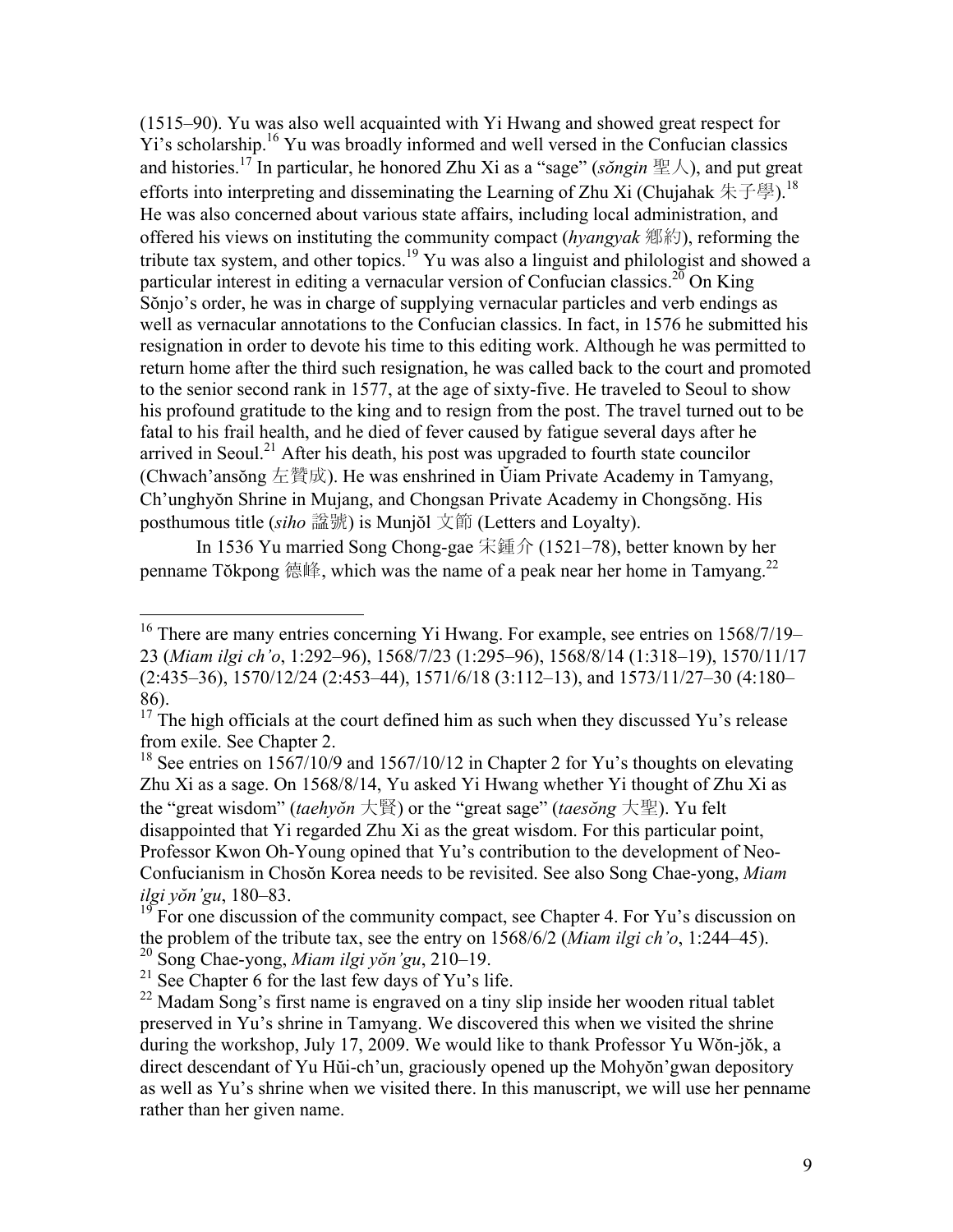Only a very few names of Chosŏn women and their writings are known to us, and Song Tŏkpong is one of them. Song was educated and indeed very well versed in the Confucian classics, as her extant letters and poems, as well as Yu's entries on Song in the *Miam ilgi*, testify.<sup>23</sup> There are a number of studies that discuss not only Song's talent but also the conjugal relationship between Yu and Song, because both many entries in the *Miam ilgi* and Song's extant writings permit readers the rare opportunity to understand the intimate yet collegial aspects of their marital relationship.<sup>24</sup> To Yu, Song was an affectionate and caring wife, a friend, and an advisor in many matters. To Song, Yu was a loving husband and a respectful scholar whom she exchanged poems with, offered counsel to, and even discussed scholarly matters with. In one of the diary entries for 1572/10/20, Yu confesses that he enjoys a peaceful and joyous life together with his wife and that their conjugal relationship is getting better and better as they get older.<sup>25</sup> Song was a capable manager of the Yu household, especially during those years when Yu was in exile and when he was in Seoul to serve at the court. In fact, during their married life, Yu was away much more than he was at home. Although Yu regarded Haenam as his home and even built a new home there in 1569, Song usually stayed in Tamyang, which ultimately became Yu's home in his last years and after death, for his and his wife's graves and also their shrine are located there. Song died on the first day of the first lunar month of 1578, only a few months after Yu's death. Yu and Song had one son, Yu Kyŏng-ryŏm, and a daughter who married Yun Kwan-jung 尹寬中 of the Haenam Yun.

Although Yu seems to have had a happy marriage and a more than deserving wife, he had at least one concubine and had intimate relationships with a number of professional female entertainers (*kisaeng* 妓生), about whom he wrote candidly in his diary.<sup>26</sup> Yu and Song were married for more than forty years, but they lived together for less than half that time. Therefore, his concubine as well as other women provided for his

<sup>25</sup> *Miam ilgi ch'o*, 3: 284.

1

 $^{23}$  For Song's two letters to Yu, which display Song's level of knowledge, see Chapter 3. 24 Song Chae-yong, "Yŏryu munin Song Tŏkpong ŭi saengae wa munhak" [Life of and writings by the female writer Song Tŏkpong], *Kungmunhak nonjip* 15 (1997): 215–38; Chŏng Ch'ang-gwŏn, "Miam ilgi e nat'anan Song Tŏkpong ŭi ilsang saenghwal kwa ch'angjak hwaltong" [Daily life and creative writings of Song Tŏkpong as shown in the *Miam ilgi*], *Ŏmunhak* 78 (2002): 543–62; Pak Mihae, "16 segi pugwŏn kwa pugwŏn ŭi chonjae yangsik" [Conjugal power of husband and wife in the sixteenth century], *Han'guk yŏsŏnghak* 18.1 (2002): 5–36; Chŏng Ch'ang-gwŏn, *Hollo pyŏsŭl hamyŏ kŭdae rŭl saenggak hanora* [Thinking of you while serving alone for the central court], (Seoul: Sagyejŏl, 2003); Song Chae-yong, "Song Tŏkpong ŭi saengae wa si segye" [Life and poetic views of Song Tŏkpong], *T'oegyehak yŏn'gu* 17 (2003); Paek Sŭng-jong, "16 segi Chosŏn sahoe ŭi gender munje wa sŏngnihak—Song Tŏkpong iran yŏsŏng ŭi ipchang esŏ salp'im" [The gender problem and the Learning of Nature and Principle in sixteenth century Chosŏn society—from the perspective of a woman named Song Tŏkpong], *Yŏksa hakpo* 197 (2008.3): 1–30.

<sup>26</sup> See Chapter 3 for Yu's *kisaeng* lovers. Also see the following article: Yi Sŏng-im, "16 segi yangban kwallyo ŭi oejŏng—Yu Hŭi-ch'un ŭi Miam ilgi rŭl chungsimŭro" [Extramarital affairs by yangban bureaucrats in the sixteenth century—focused on Yu Hŭi-ch'un's *Miam ilgi*], *Komunsŏ yŏn'gu* 23 (2003): 21–58.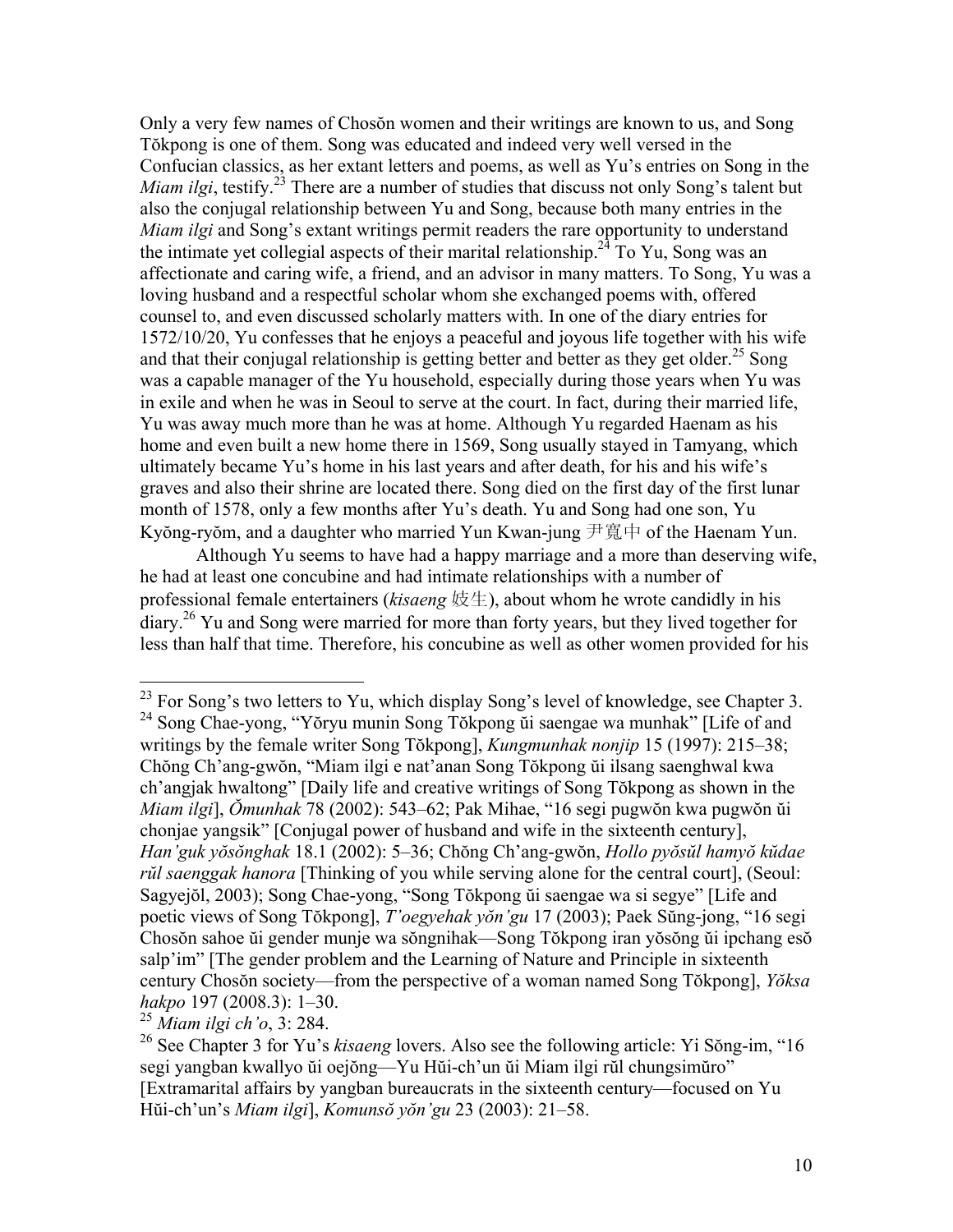miscellaneous needs, including his sexual desire. During his exile in Chongsŏng, a woman named Pang Kuttŏk 防仇叱德 (1528–?), originally a female slave of Yi Ku 李懼, became Yu's concubine and took care of Yu's daily life there. After Yu was pardoned, Kuttŏk lived in Heanam and served Yu whenever Yu came to Haenam. She owned some land as well as her own slaves, all probably bestowed on her by Yu. Together, they produced four daughters, who were in practice slaves of Yi Ku. Yu paid Kuttŏk's as well as her daughters' annual tribute payment (*singong* 身貢) to their owner, and eventually made administrative and financial arrangements to manumit them.<sup>27</sup>

### *Miam ilgi*

<u>.</u>

Yu Hŭi-ch'un probably wrote a diary for most of his adult life. However, the extant diary covers only the last eleven years of his life, from the first day of the tenth lunar month of 1567, the month he was released from his twenty-one years of banishment, which thus brought a momentous change in his life, to the thirteenth day of the fifth lunar month in 1577, two days before his death. There are a number of different editions of Yu's diary.<sup>28</sup> The extant handwritten diary by Yu consists of ten volumes (*ch'aek* 冊), each different in size. The eleventh volume is a collection of various documents, including Song Tŏkpong's letters and poems, Yu's essays, and legal papers, all of which was probably collected and collated by a later person. All eleven volumes were designated as Treasure (Pomul) number 260 and preserved inside a safe in the Mohyŏn'gwan depository in Tamyang. Yu's handwritten diary has some missing entries and ends on the twenty-ninth day of the seventh lunar month of 1576. Other editions include a manuscript copy preserved in the Mohyŏn'gwan together with the Yu's handwritten copy, a manuscript copy at the Kuksa P'yŏnch'an Wiwŏnhoe (National Institute of Korean History), a manuscript copy at the Kyujanggak Library, and a printed version inserted in the *Miam chip*. In 1936–38, the Chosŏnsa P'yŏnsuhoe (Chosŏn History Compilation Committee) published the *Miam ilgi ch'o* (Yu Hŭi-ch'un's Diary) as a five-volume set, based on Yu's handwritten edition. Yet editors filled in many of the missing entries, including those from the eighth lunar month of 1576 to the last entry, from other copies, and also added head-notes and editor's notes. Although the Chosŏnsa P'yŏnsuhoe edition is thorough in editing and most convenient for users—and thus we used this edition during the workshop—it should be noted that the editors had to rely on their own expertise to decipher Yu Hŭi-ch'un's cursive writing and thus apparently introduced errors to the diary. Therefore, the reader should consult the original manuscript if any questions arise while reading the printed edition. Unfortunately, neither Yu's handwritten edition preserved in Tamyang nor any digital image of the manuscript is easily accessible at this point.

 $^{27}$  Ku Wang-hoe, "Chosŏn chungyŏp sajok ŏlchanyŏ ŭi songnyang kwa honin—Miam ilgi rŭl t'onghan sarye kŏmt'o" [Manumission and marriage of children by yangban concubine in the mid-Chosŏn period—examination of cases from the *Miam ilgi*], *Kyŏngbuk sahak* 8 (1985): 41–79.

<sup>28</sup> For the discussion of various editions of *Miam ilgi*, see Song Chae-yong, *Miam ilgi yŏn'gu*, 81–104.